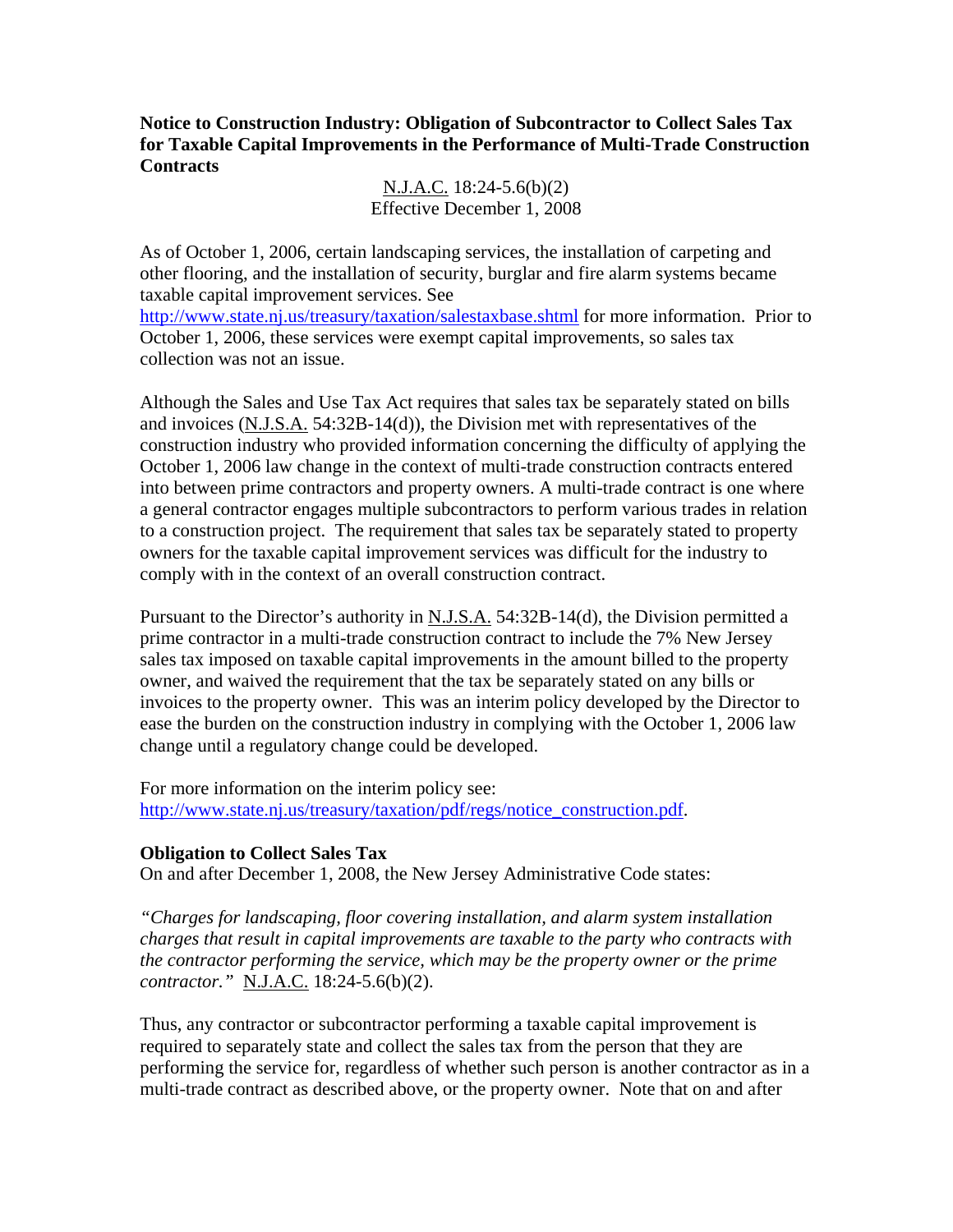December 1, 2008, if the subcontractor does not collect tax from the prime contractor for the otherwise taxable service, the prime contractor is responsible for paying use tax directly to the State of New Jersey.

## *Example:*

XYZ Real Estate Developer is constructing a home to sell to the public. XYZ Real Estate Developer hires PC Prime Contractor. PC Prime Contractor hires ABC Landscaper as a subcontractor to perform taxable landscaping services. In the transaction between ABC Landscaper and PC Prime Contractor, ABC Landscaper must collect sales tax from PC Prime Contractor and remit it to the State. The amount charged by PC Prime Contractor to XYZ Real Estate Developer is not taxable.

## *Example:*

XYZ Real Estate Developer is constructing a home to sell to the public. XYZ Real Estate Developer hires PC Prime Contractor. PC Prime Contractor hires Subcontractor 1 as a subcontractor. Subcontractor 1 hires Subcontractor 2 to perform taxable floor covering services. In the transaction between Subcontractor 1 and Subcontractor 2, Subcontractor 2 must collect sales tax from Subcontractor 1 and remit it to the State. The amount charged by Subcontractor 1 to Prime Contractor is not taxable. The amount charged by Prime Contractor to XYZ Real Estate Developer is not taxable.

Since the subcontractor is the party responsible for collecting the sales tax in multi-trade construction contracts, the subcontractor must be registered to collect and remit New Jersey sales tax. If a subcontractor is not currently registered for New Jersey sales and use tax, the subcontractor may register on-line at the Division of Revenue's website found at: http://www.state.nj.us/treasury/revenue/index.html. For more information on registering or to request a paper application, you may contact the Division of Revenue at (609) 292-9292.

NOTE: Any contractor or subcontractor performing work in New Jersey is also required to be registered for any other applicable business taxes.

#### **Purchase of Construction Materials**

Subcontractors which provide landscaping services, flooring installation services, and alarm or security system installation services are still considered contractors under the law. Thus, the subcontractor is responsible for paying sales or use tax on the materials that are installed onto real property. The law has not changed in this regard.

As of December 1, 2008 the New Jersey administrative code states:

*"Landscaping services, flooring installation services, and alarm or security system installation services performed by a subcontractor are subject to sales tax upon purchase by a prime contractor. A separately stated charge for the actual cost of materials upon which the subcontractor has paid New Jersey sales or use tax may be excluded from the taxable receipt, provided, however, that any person acting as subcontractor who is also acting as a fabricator/contractor or as a floor covering dealer/installer must impose and*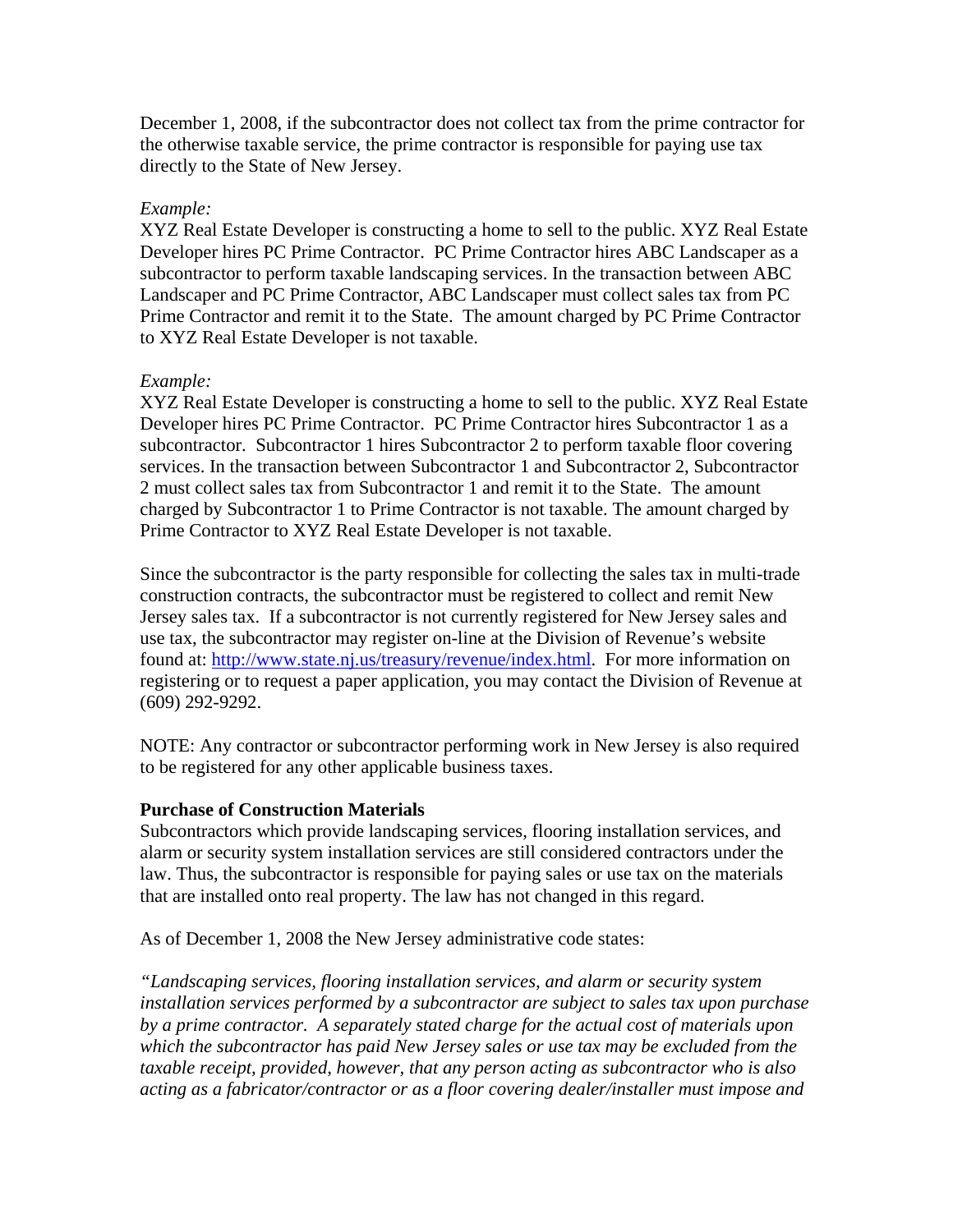*collect sales tax on the charge for materials stated to the prime contractor as required under N.J.A.C. 18:24-5.10 and 22.2."* N.J.A.C. 18:24-5.12(b).

When billing the prime contractor in a multi-trade construction contract, the bill or invoice from the subcontractor to the prime contractor should separately state the amounts for the taxable installation charge and the actual cost of the materials. Tax is to be collected by the subcontractor on the taxable installation charge and tax is not due on the actual cost of the materials (the subcontractor already paid tax on the materials). If the subcontractor chooses to lump sum the amount for the taxable installation service and the non-taxable materials as one amount, tax will be due from the prime contractor on the entire amount.

## *Example:*

XYZ Real Estate Developer is constructing a home to sell to the public. XYZ Real Estate Developer hires PC Prime Contractor. PC Prime Contractor hires ABC Landscaper as a subcontractor to perform taxable landscaping services. ABC Landscaper pays \$1,000 for new shrubs, plus \$70 in sales tax. The bill to PC Prime Contractor from ABC Landscaper is as follows:

Materials \$1,070 Labor \$2,000 Sales Tax \$140 Total \$3,210

ABC Landscaper collects and remits sales tax in the amount of \$140 on the taxable labor charge from PC Prime Contractor; the actual cost of the materials (\$1,070) is not taxable to PC Prime Contractor. The amount charged by PC Prime Contractor to XYZ Developer is not taxable.

If the subcontractor is a *floor covering dealer* (maintains a retail store with inventory that was purchased for resale), in addition to collecting tax on the taxable flooring installation charge, the subcontractor is required to collect tax from the prime contractor on the charges for the floor covering materials. N.J.A.C. 18:24-22.2.

# **Transition from Interim Policy to Regulatory Requirement**

The regulatory requirement applies to all taxable capital improvements performed on and after December 1, 2008. However, if a formal written bid which did not include the 7% tax on the labor was submitted by a subcontractor to a prime contractor for the performance of a taxable capital improvement and the bid cannot be altered or withdrawn OR if an unalterable contract which did not include the 7% tax on the labor was entered into prior to December 1, 2008, the subcontractor is not responsible for collecting the 7% sales tax from the prime contractor. In these situations, the prime contractor is responsible to collect and remit the tax from the property owner, based on the amount charged by the subcontractor, which may be included in the amount billed to the property owner (see interim policy).